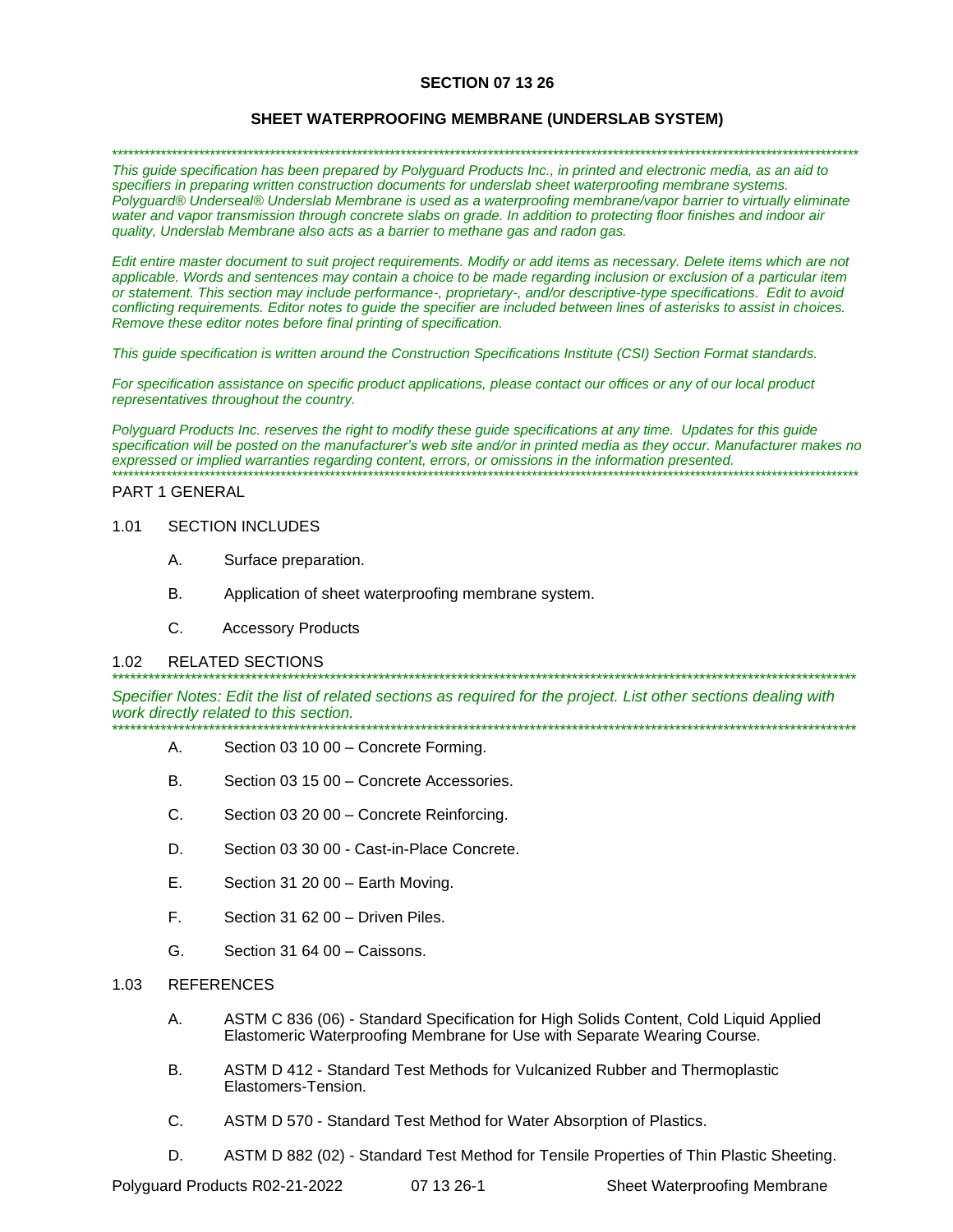- E. ASTM D 903-98 Standard Test Method for Peel or Stripping Strength of Adhesive Bonds.
- F. ASTM D 1000 Standard Test Methods for Pressure-Sensitive, Adhesive-Coated Tapes used for Electrical and Electronic Applications.
- G. ASTM D 1434 Test Method for Determining Gas Permeability Characteristics of Plastic Film and Sheeting.
- H. ASTM D 1876 Standard Test Method for Peel Resistance of Adhesives (T Peel Test).
- I. ASTM D 1970 (01) Standard Specification for Self Adhering Polymer Modified Bituminous Sheet Materials Used as Steep Roofing Underlayment for Ice Dam Protection.
- J. ASTM D 4632 Standard Test Method for Grab Breaking Load and Elongation of Geotextiles.
- K. ASTM D 4716 (01) Test Method for Determining the (In plane) Flow Rate per Unit Width and Hydraulic Transmissivity of a Geosynthetic Using a Constant Head.
- L. ASTM D 5385 (06) Standard Test Method for Hydrostatic Pressure Resistance of Waterproofing Membranes.
- M. ASTM D 6574 (00) Test Method for Determining the (In Plane) Hydraulic Transmissivity of a Geosynthetic by Radial Flow.
- N. ASTM E 96 (Method B) Standard Test Methods for Water Vapor Transmission of Materials.
- O. ASTM E 154 Standard Test Methods for Water Vapor Retarders Used in Contact with Earth Under Concrete Slabs, on Walls, or as Ground Cover.
- P. General Services Administration, Public Building Service: GSA-PBS-07115 Guide Specification for Elastomeric Waterproofing.
- Q. Radon Reduction Technology Laboratory Resistance to Permeance by Radioactive Radon Gas; Resistance to Diffusion by Radioactive Radon Gas.

### 1.04 SUBMITTALS

- A. Product Data: Submit manufacturer's product data, installation instructions, use limitations and recommendations. Include certification of data indicating VOC (Volatile Organic Compound) content of all components of waterproofing system.
- B. Samples: Submit representative samples of the following for approval:
	- 1. Sheet membrane
	- 2. Fabric Tape and Accessories.
- C. Sustainable Design Submittals:
	- 1. Submit invoices and documentation from manufacturer of the amounts of materials and content for products specified.
	- 2. Submit invoices and documentation showing manufacturing locations and origins of materials for products manufactured and sourced within 500 miles of project site.
- D. LEED Submittals:
	- 1. LEED Indoor Environmental Quality (IEQ) Credit 5 Indoor Chemical and Pollutant Source Control: Design to minimize and control the entry of pollutants into buildings and later cross-contamination of regularly occupied areas.
	- 2. LEED Innovation in Design (ID) Credit 1 The opportunity to achieve exceptional performance above the requirements set by the LEED Green Building Rating System and/or innovative performance in Green Building categories not specifically addressed by the LEED Green Building Rating System.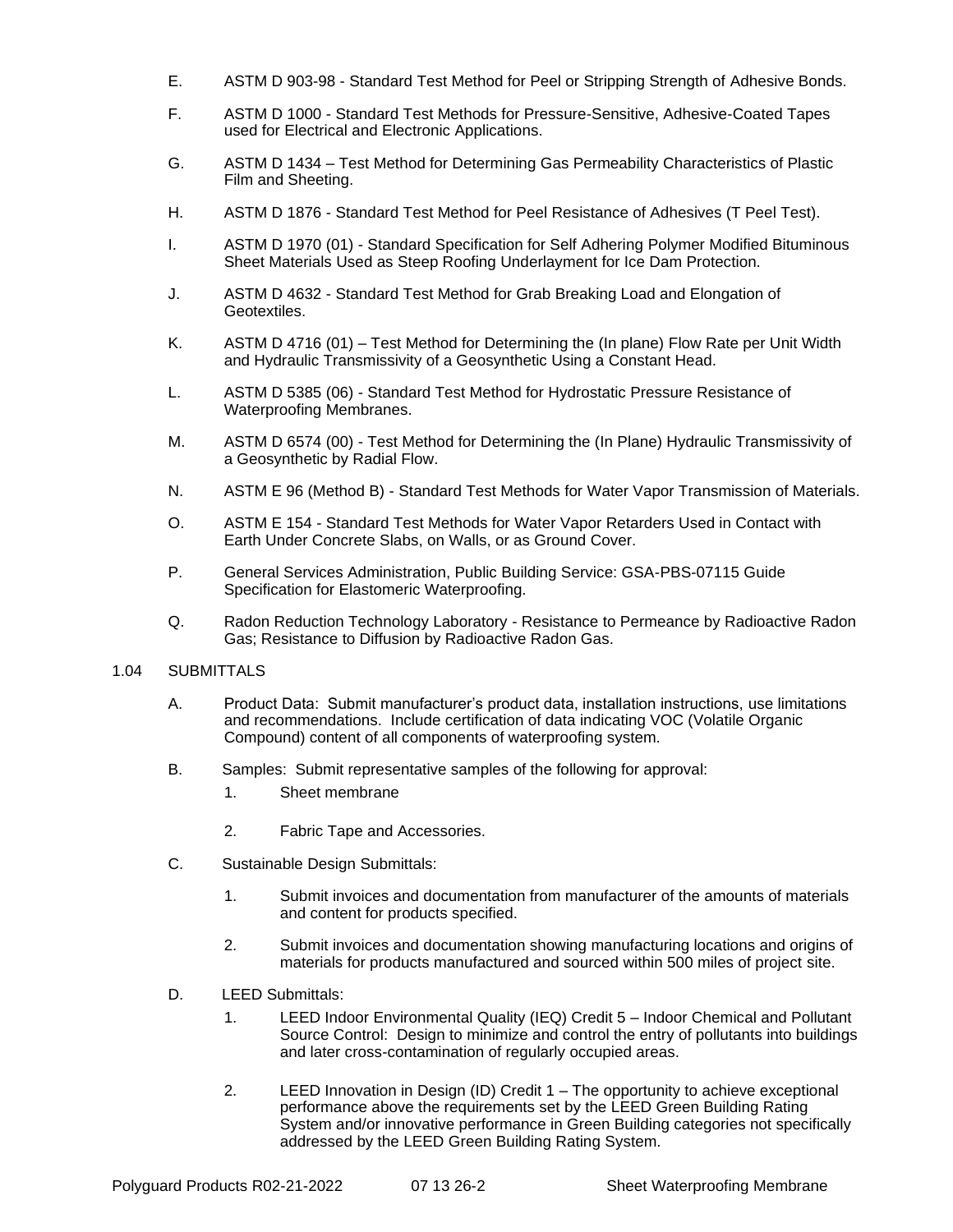- 3. LEED Materials & Resources (MR) Credit 2 Construction Waste Management: Provide documentation of reusable materials by weight and volume diverted back to manufacturing process or to appropriate sites.
- 4. LEED Materials & Resources (MR) Credit 5 Regional Materials: Provide documentation for cost of materials or products that have been extracted, harvested, or recovered and also manufactured within 500 miles of project site.
	- a. If only a portion of the materials or products is extracted, harvested, or recovered and manufactured locally, then only provide percentage by weight for credit value.
- 5. LEED Sustainable Site (SS) Credit 3 Brownfield Development: Provide documentation of materials that contribute to the redevelopment of a contaminated land site that has been defined as a Brownfield by a local, state or federal government agency.

### 1.05 QUALITY ASSURANCE

- A. Manufacturer Qualifications: Sheet Membrane Waterproofing Barrier System must be manufactured by a company with a minimum of ten (10) years of experience in the production and sales of membrane waterproofing materials.
- B. Applicator Qualifications: A firm having at least three (3) years of experience in applying these types of specified materials and specifically accepted in writing by the membrane system manufacturer.
- C. Materials: For each type of material required to complete the work of this section, provide primary materials which are the products of a single manufacturer.
- D. Pre-Application Conference: A pre-application conference shall be held to establish procedures and to review conditions, installation procedures and coordination with other related work. Meeting agenda shall include review of special details and flashing.
- E. Manufacturer's Representative: Arrange to have trained representative of the manufacturer on site periodically to review installation procedures.

### 1.06 DELIVERY, STORAGE, AND HANDLING

- A. Deliver materials to site in manufacturer's original, unopened containers and packaging, with labels clearly identifying product name and manufacturer.
- B. Store materials in a clean, dry area in accordance with manufacturer's instructions.
- C. Store adhesives at temperatures of  $40^{\circ}$  F ( $4^{\circ}$ C) and above to facilitate handling.
- D. Store membrane cartons on pallets.
- E. Do not store at temperatures above  $90^{\circ}$  F (32 $^{\circ}$ C) for extended periods.
- F. Keep away from sparks and flames.
- G. Completely cover when stored outside. Protect from rain.
- H. Protect materials during handling and application to prevent damage or contamination.
- I. Avoid use of products which contain tars, solvents, pitches, polysulfide polymers, or PVC materials that may come into contact with waterproofing membrane system.

### 1.07 PROJECT CONDITIONS

A. Perform work only when existing and forecasted weather conditions are within the limits established by the membrane manufacturer. Install Underslab Membrane when temperature is 25°F (-4°C) and rising.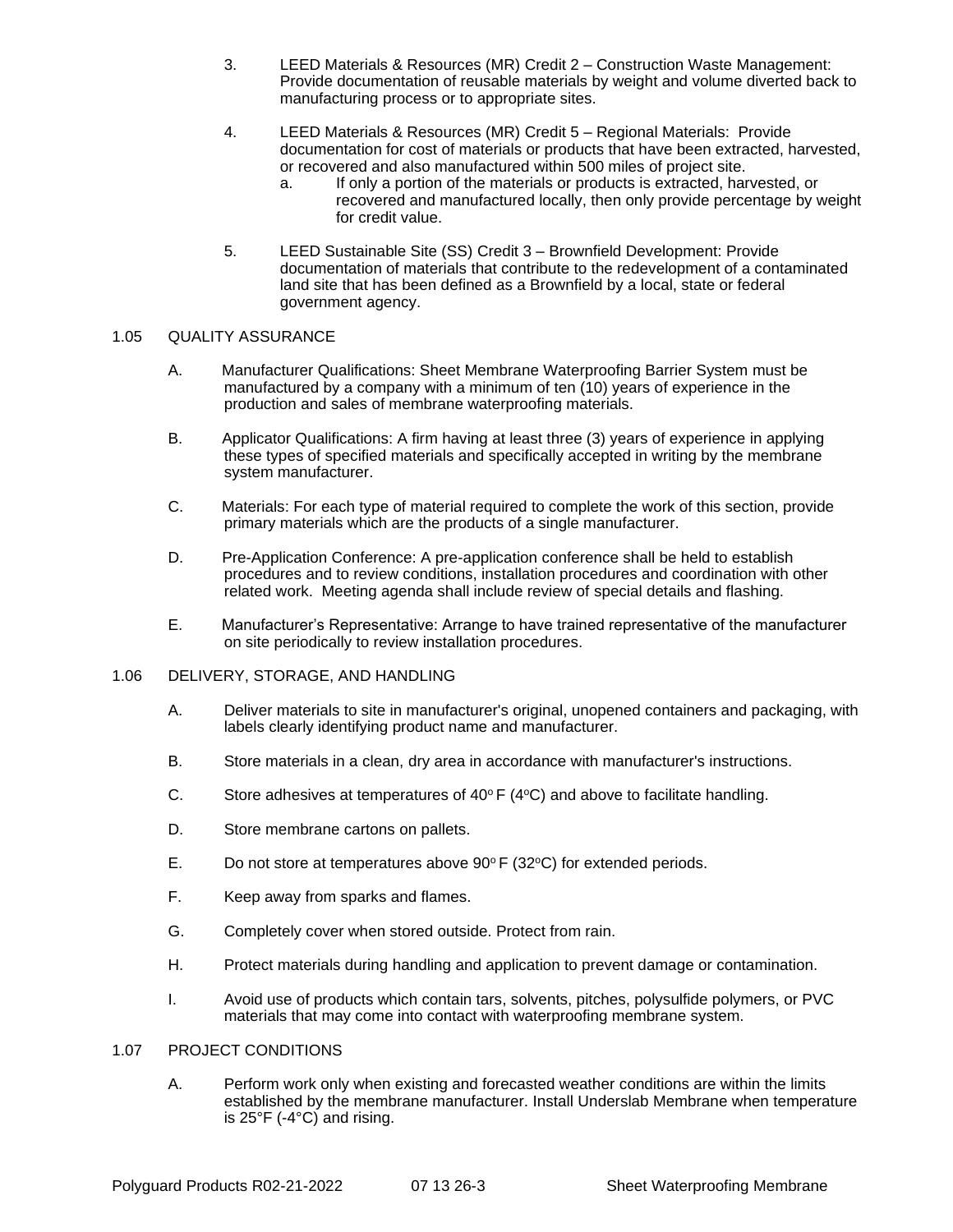- B. Proceed with installation only when substrate construction and preparation work is complete. Ensure that subsoil is approved by architect or geotechnical firm.
- C. Warn personnel against breathing of vapors and contact with skin and eyes; wear appropriate protective clothing and respiratory equipment.
- D. Keep flammable products away from spark or flame. Post "No Smoking" signs. Do not allow use of spark-producing equipment during application and until all vapors have dissipated.
- E. Maintain work area in a neat and workmanlike condition. Remove empty cartons and rubbish from the site daily.

#### 1.08 WARRANTY

A. Product will be replaced, at no charge, if proved to be defective within twelve (12) months of purchase, provided it has been applied in accordance with manufacturer written directions for uses recommended as suitable for this product. Proof of purchase must be provided. A five (5) year material or system warranty may be available upon request. Contact Polyguard Products, Inc. for further details.

### PART 2 PRODUCTS

#### 2.01 MANUFACTURER

A. Polyguard Products Inc. P.O. Box 755 Ennis, TX 75120-0755; Phone: (214) 515-5000; Email: [info@polyguard.com](mailto:info@polyguard.com)

#### 2.02 SYSTEM MATERIALS

A. High Strength Waterproofing: Shall be Polyguard® Underseal™ Underslab Membrane, a strong sheet membrane with a double-thickness, cross-laminated, high-density polyethylene (HDPE) backing laminated to a thick layer of proprietary waterproofing adhesive compound integrated into a high-strength, nonwoven geotextile fabric. Total membrane thickness is factory controlled at 85 mils. On the fabric side, a four (4) inch-wide lap of waterproofing adhesive compound is left exposed along one edge with a removable silicone coated release sheet, which creates a four (4) inch-wide self-adhesive overlap seam.

| <b>PROPERTY</b>                           | <b>TEST METHOD</b>                         | <b>TYPICAL VALUE</b>                               |
|-------------------------------------------|--------------------------------------------|----------------------------------------------------|
| <b>FILM COLOR</b>                         |                                            | Black/White                                        |
| <b>MEMBRANE THICKNESS</b>                 | <b>ASTM D 1000</b>                         | 85 mils                                            |
| <b>TENSILE STRENGTH</b>                   | <b>ASTM D 4632</b>                         | 80 lbs.                                            |
| <b>TENSILE STRENGTH, FILM</b>             | ASTM D412                                  | 4,250 psi                                          |
| HYDRAULIC TRANSMISSIVITY OF A             | <b>ASTM D 4716</b>                         | No measurable flow                                 |
| <b>GEOSYNTHETIC USING A CONSTANT HEAD</b> |                                            |                                                    |
| (IN-PLANE) HYDRAULIC TRANSMISSIVITY OF A  | <b>ASTM D 6574</b>                         | No water flow                                      |
| <b>GEOSYNTHETIC BY RADIAL FLOW</b>        |                                            |                                                    |
| BREAKING STRENGTH OF 1" WIDTH SAMPLE      | ASTM D 882                                 | 5470 psi                                           |
| POLYETHYLENE GEOMEMBRANE LAYER            |                                            |                                                    |
| ELONGATION - ULTIMATE FAILURE OF          | ASTM D 412                                 | >460%                                              |
| RUBBERIZED ASPHALT COMPOUND               |                                            |                                                    |
| PERMEANCE TO WATER VAPOR TRANSMISSION     | ASTM E 96 Method B                         | 0.01 Perms                                         |
| <b>CRACK CYCLING</b>                      | ASTM C 836 Tested @ -15°F                  | No effect                                          |
| PEEL ADHESION TO CONCRETE                 | ASTM D 903                                 | 31.3 lbs./in.                                      |
| LAP PEEL ADHESION                         | <b>ASTM D 1876</b>                         | 8.7 lbs./in.                                       |
| <b>LOW TEMPERATURE FLEXIBILITY</b>        | <b>ASTM D 1970</b>                         | No effect                                          |
|                                           | 180° bend over 1" mandrel at -20°F (-29°C) |                                                    |
| PUNCTURE RESISTANCE (MINIMUM)             | <b>ASTM E 154</b>                          | 220 lbs.                                           |
| RESISTANCE TO HYDROSTATIC HEAD            | <b>ASTM D 5385</b>                         | 231 ft.                                            |
| (MINIMUM)                                 |                                            |                                                    |
| <b>EXPOSURE TO SOIL FUNGI</b>             | GSA-PBS 07115 (16 weeks)                   | No effect                                          |
| RESISTANCE TO PERMEANCE BY METHANE GAS    | <b>ASTM D 1434</b>                         | 3.48 x 10-7 ft $^{3}$ /(ft <sup>2</sup> •hr • psi) |
|                                           | tested using 99.99% purity                 |                                                    |
| RESISTANCE TO RADIOACTIVE RADON GAS       | Radon Reduction Technology Laboratory      | 97.10%                                             |
|                                           | % reduction in radon gas diffusion         |                                                    |
| WATER ABSORPTION (MAXIMUM)                | ASTM D 570                                 | 0.1%                                               |

#### PHYSICAL PROPERTIES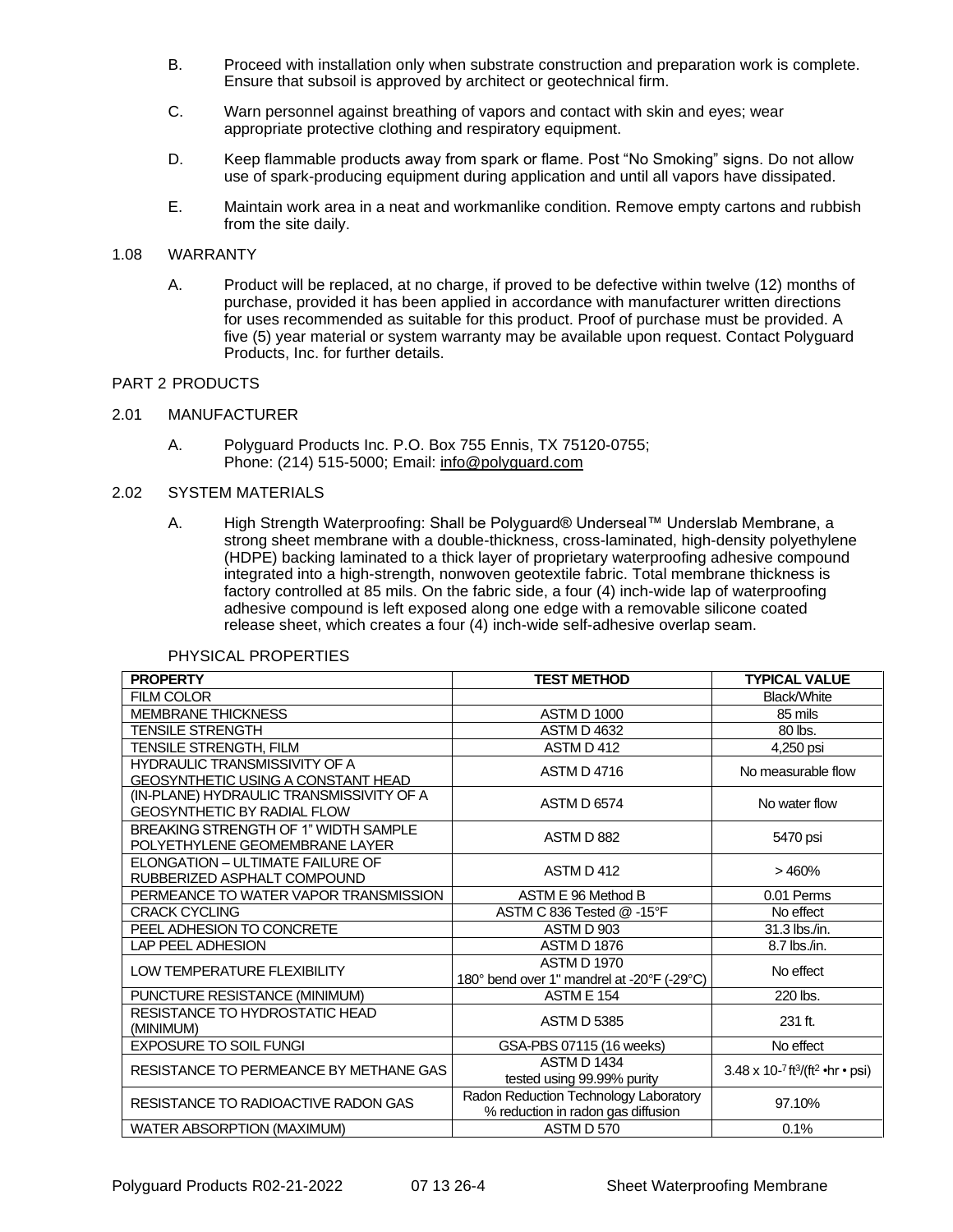# 2.03 SYSTEM ACCESSORIES

- A. Surface Primer Roller-Grade Adhesive:
	- 1. Polyguard® 650 LT Liquid Adhesive: A rubber-based, tacky adhesive which is specifically formulated to provide excellent adhesion.
	- 2. Polyguard® California Sealant: A rubber-based sealant which is specifically formulated to provide excellent adhesion. The VOC (Volatile Organic Compound) content meets the South Coast Air Quality Management District regulations established under the February 1, 1991 version of Rule 1168 ©) (2) Adhesion and Sealant Applications. California Sealant is classified as an Architectural Sealant Primer Porous, with VOC of 527 g/L. Current SCAQMD regulations for this type sealant primer are 775 g/L.
- B. Adhesive Tape:
	- 1. Polyguard® Underseal® Fabric Tape: Rubberized asphalt waterproofing membrane laminated to polypropylene fabric backing. The membrane is wound onto a disposable silicone treated release sheet to prevent the membrane from sticking onto itself while in the roll. Polyguard Underseal Fabric Tape is used around pipe penetrations with a annular space of pipe through opening exceeding 1/2-inch end laps and for patching damaged areas.
	- 2. Polyguard® 606 Tape: 606 Tape is a high-strength, double-sided tape comprised of rubberized asphalt. The tape utilizes both Kraft paper and plastic film release sheets which are removed prior to application to provide a fast, non-volatile solution for sealing seams and providing tie-in details.
- C. Liquid Membranes:
	- 1. Polyguard® LM-85 SSL (Semi-Self-Leveling): A two-component, semi-self-leveling, asphalt-modified, urethane material.
	- 2. Polyguard® LM-95 Liquid Membrane: A two-component, asphalt-modified, urethane.
- D. Detail Sealant:
	- 1. Polyguard® Detail Sealant PW™: A single-component, STPE, 100% solid moisturecured, elastomeric sealant. It is an environmentally-friendly, non-isocyanate product that replaces silicone and urethane sealants. It is also a low VOC / HAPS-free, coldapplied, self-adhesive, elastomeric sealant. *Detail Sealant PW™ is only to be used for top termination for Fabric Tape and Endlaps.*
- E. Corner Boots:
	- 1. Polyguard® US Inside Corner Boot: 60-mil combination of rubberized asphalt bonded to polyethylene. The adhesive surface is covered with a release liner which will be removed prior to application on an inside corner to reinforce and seal corners of the Underslab Membrane.
	- 2. Polyguard® US Outside Corner Boot: 60-mil combination of rubberized asphalt bonded to polyethylene. The adhesive surface is covered with a release liner which will be removed prior to application on an outside corner to reinforce and seal corners of the Underslab Membrane.
	- 3. Polyguard® US Pit Top Corner Boot: 60-mil combination of rubberized asphalt bonded to polyethylene. The adhesive surface is covered with a release liner which will be removed prior to application on all corners to reinforce and seal corners of the Underslab Membrane.
- F. Drainage and Protection Board:
	- 1. Polyguard® Polyflow 15: Polyflow® 15 Vertical Drainage Mat is two-part prefabricated geocomposite drain consisting of a formed polymeric core covered on one side with polymeric filter fabric. The fabric allows water to pass into the drain core while restricting the movement of soil particles which might clog the core. The core allows the water to flow to designated drainage exits. Polyflow 15 is designed for vertical applications.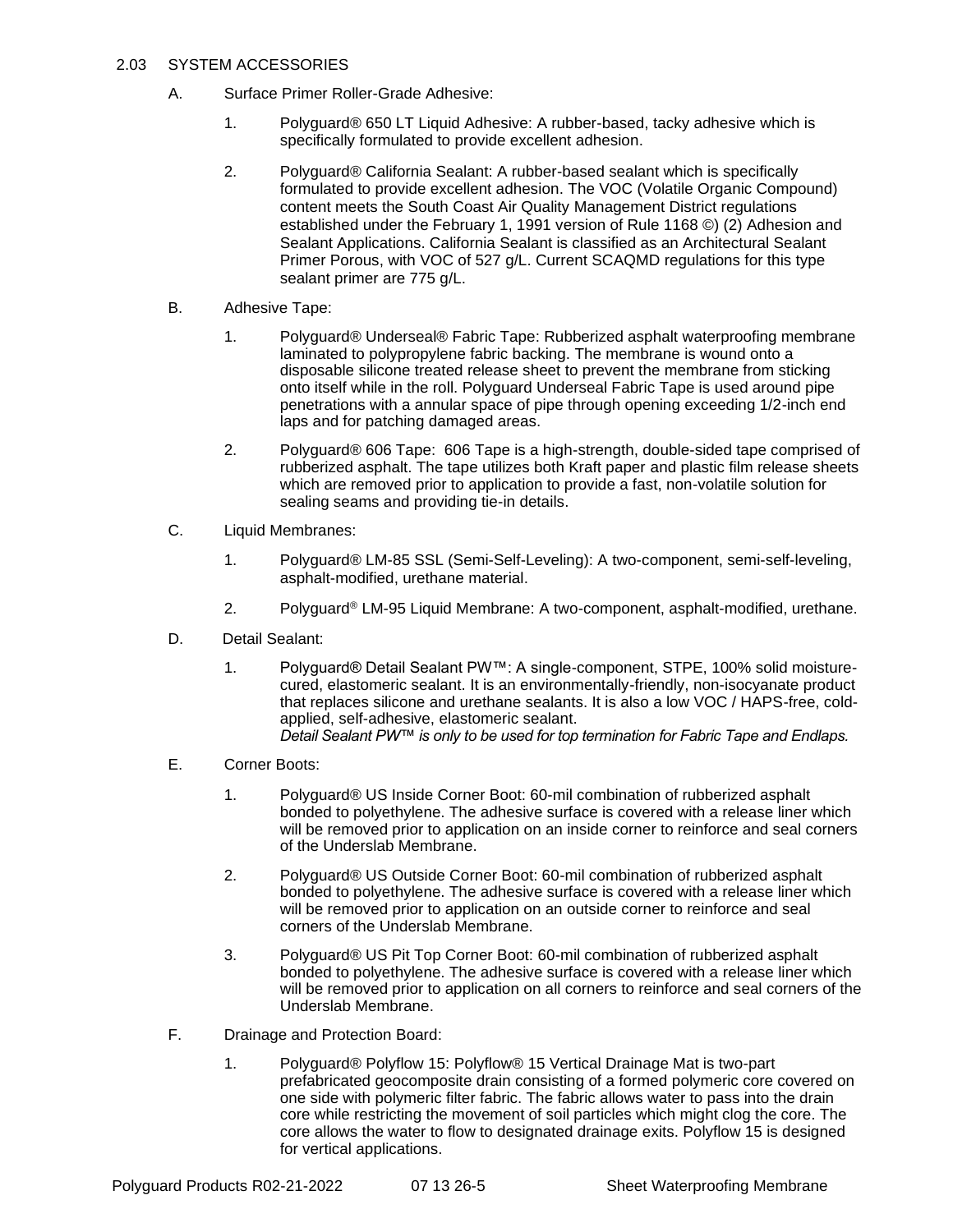- 2. Polyguard® Polyflow 18: Polyflow® 18 Horizontal Drainage Mat is two-part prefabricated geocomposite drain consisting of a formed polymeric core covered on one side with woven mono-filament filter fabric. The fabric allows water to pass into the drain core while restricting the movement of soil particles which might clog the core. The core allows the water to flow to designated drainage exits. Polyflow 18 is designed for horizontal applications.
- 3. Polyguard® Totalflow™: Totalflow is a combination of our Polyguard sheet drain products with our unique Totalflow™ product. In the Totalflow<sup>™</sup> system, the sheet drain performs its normal function of water collection, while the Totalflow™ section provides both water collection and a high-profile section allowing for high-capacity water flow to designated drainage exits.

## PART 3 EXECUTION

# 3.01 EXAMINATION

 A. Examine surfaces to receive sheet waterproofing membrane. Notify General Contractor if surfaces are not acceptable. Do not begin surface preparation or application until unacceptable conditions have been corrected.

### 3.02 SURFACE PREPARATION

- A. Protect adjacent surfaces not designated to receive waterproofing.
- B. Clean and prepare surfaces to receive waterproofing in accordance with manufacturer's instructions.
- C. Do not apply waterproofing to surfaces unacceptable to manufacturer.
- D. Concrete surfaces must be clean, smooth, and free of standing water.

# 3.03 MEMBRANE APPLICATION

- A. Membrane Installation Horizontal Surfaces (Typical): Horizontal application shall be in accordance with manufacturer's instructions.
	- 1. Install Underslab Membrane when temperatures are 25°F (-4°C) and rising.<br>2. Unroll waterproofing membrane with longest dimension parallel to direction
	- 2. Unroll waterproofing membrane with longest dimension parallel to direction of pour.
	- 3. Place double-thick, high-strength, cross-laminated polyethylene backing to the soil and fabric to the concrete.
	- 4. Apply required preformed inside and outside corner boots prior to application of membrane according to manufacturer's details and specifications.
	- 5. Seal waterproofing membrane to foundation walls or footers.
	- 6. Overlap side seams using the four (4) inch edge trim seal. Clean polyethylene backing of waterproofing barrier membrane prior to application on the four (4) inch edge seal with 30% Isopropyl Alcohol.
	- 7. End laps should be overlapped a minimum of three (3) inches, maximum of four (4) inches, and addressed by applying a coat of liquid adhesive approximately 50 - 75 sq. ft. per gallon to fabric side of waterproofing barrier membrane and placing adjacent sheet on top. Roll to assure full adhesion.
	- 8. After application of end lap use liquid adhesive to prime seam and apply a twelve (12) inch piece of Fabric Tape centered over seam to seal extend out six (6) inches past side laps – roll with laminate roller.
	- 9. Pipe surface should be cleaned and roughened with sandpaper or a wire brush to insure adequate adhesion.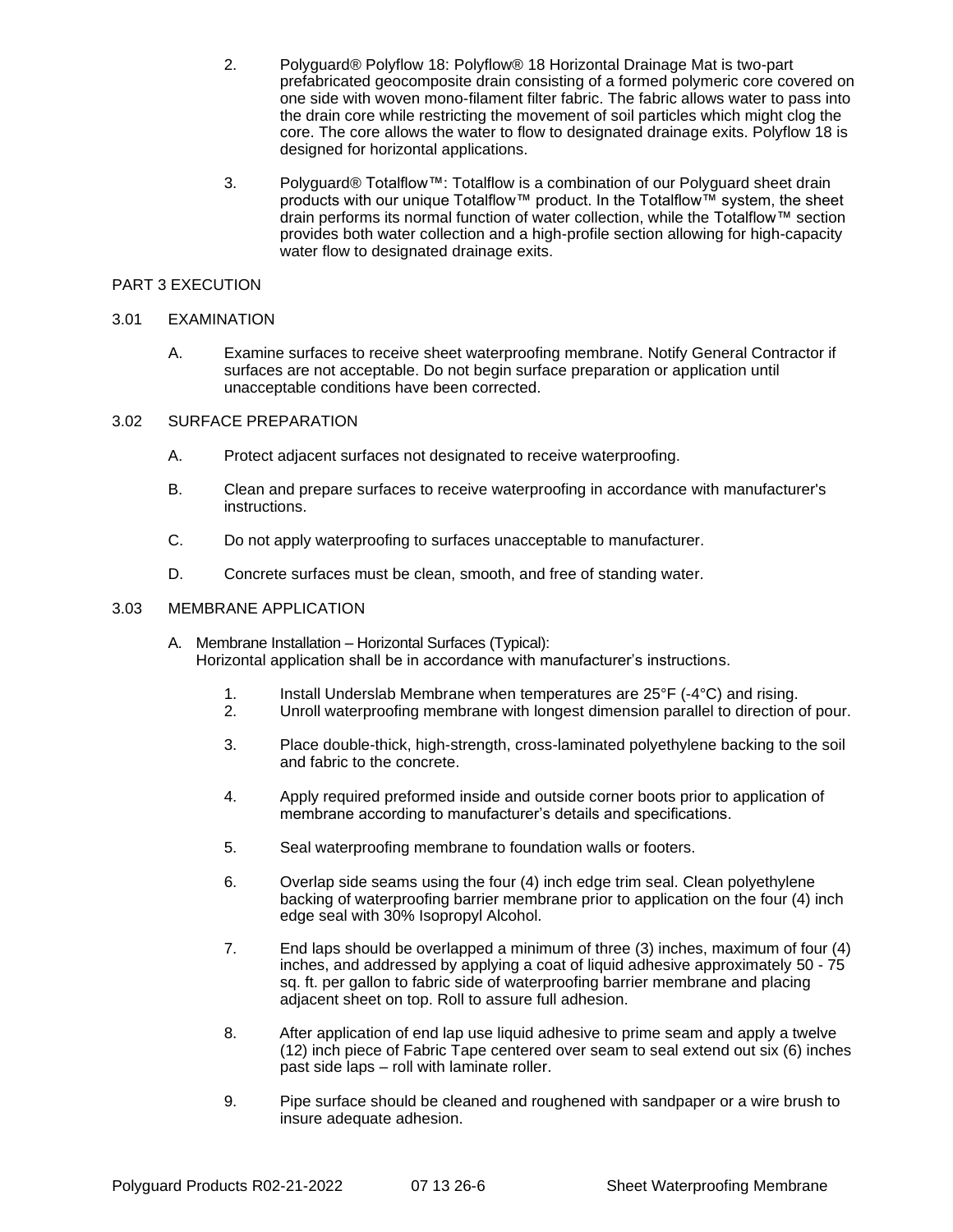10. If the annular space of pipe through an opening exceeds 1/2–inch, a patch of Underslab Membrane is required to close the gap. The size of the patch should extend a minimum 6– inches in all directions from the penetration under the field sheet. Apply 650 LT Liquid Adhesive or California Sealant at a rate of 50 – 75 square feet per gallon. While the 650 LT Liquid Adhesive or California Sealant is still tacky, seal the pipe with the LM-95 Liquid Membrane. Apply a cant/ fillet with a min. 3/4–inch face of LM-95 extending onto the fabric side of the Underslab Membrane patch encapsulating the edge of the field membrane and onto the pipe a minimum of 3–inches. Allow LM-95 Liquid Membrane a minimum of 2 hours to cure.

Note: If pipes or penetrations are in tight clusters and a more flowable detailing liquid is required LM-85 SSL should be used, refer to US 16 Detail.

11. If the annular space of pipe through an opening is 1/2–inch or less, apply 650 LT Liquid Adhesive or California Sealant to the fabric side of Underslab Membrane at a rate of 50 – 75 square feet per gallon. Apply a cant/fillet with a min. 3/4–inch face of LM-95 Liquid Membrane extending onto the fabric side of the Underslab Membrane and onto the pipe a minimum of 6–inches.

Note: If pipes or penetrations are in tight clusters and a more flowable detailing liquid is required LM-85 SSL should be used, refer to US 16 Detail.

- 12. Steel reinforcements may be applied directly over the waterproofing barrier membrane. It is important that reinforcement (rebar) chairs used are compatible with the system. Blocks, pavers or dobies made of concrete or brick are clearly the best choice. Individual chairs are acceptable as long as they have a flat base or bolsters with rails. Contact Polyguard Technical Service for approval and written permission for other types of rebar chairs.
- 13. Precaution should be taken to protect the waterproofing barrier membrane during placement of reinforcing or concrete. Visually inspect waterproofing barrier membrane prior to pouring of concrete for any punctures or damage to membrane which needs to be repaired. Patch any damaged areas by applying the liquid adhesive at a rate of 50 - 75 sq. ft. per gallon to fabric side of waterproofing barrier membrane and liquid membrane provided by manufacturer, then apply a patch of Underseal® Fabric Tape.
- 14. Prior to slab pour all standing water must be removed from the membrane.
- 15. When pouring concrete, the concrete overlay that is applied over the Underslab Membrane must be a minimum 3 1/2-inches. The structural slab must be sound to avoid buckling. It is recommended that concrete be poured within 30 days of the membrane installation. Following proper ACI guidelines, concrete must be placed carefully and consolidated properly to avoid damage to the membrane. Never use a sharp object to consolidate the concrete.
- B. Membrane Installation Vertical Surfaces:
	- 1. Apply waterproofing membrane with the high-density backing to the drainage board.
	- 2. Install Underslab Membrane when temperatures are 25°F (-4°C) and rising.
	- 3. Application up to 20 feet should be done by applying pins with washers every 12 inches across the top lagging thru the membrane and drainage board, allowing the membrane to hang down the wall.
	- 4. For applications over 20 feet, contact the manufacturer for recommendations.
	- 5. Provide vertical wall terminations to protect the self-adhered membrane for critical future tie-in to other products, or for protection from trade damage. Review Polyguard's published details for critical detailing procedures at all top terminations.